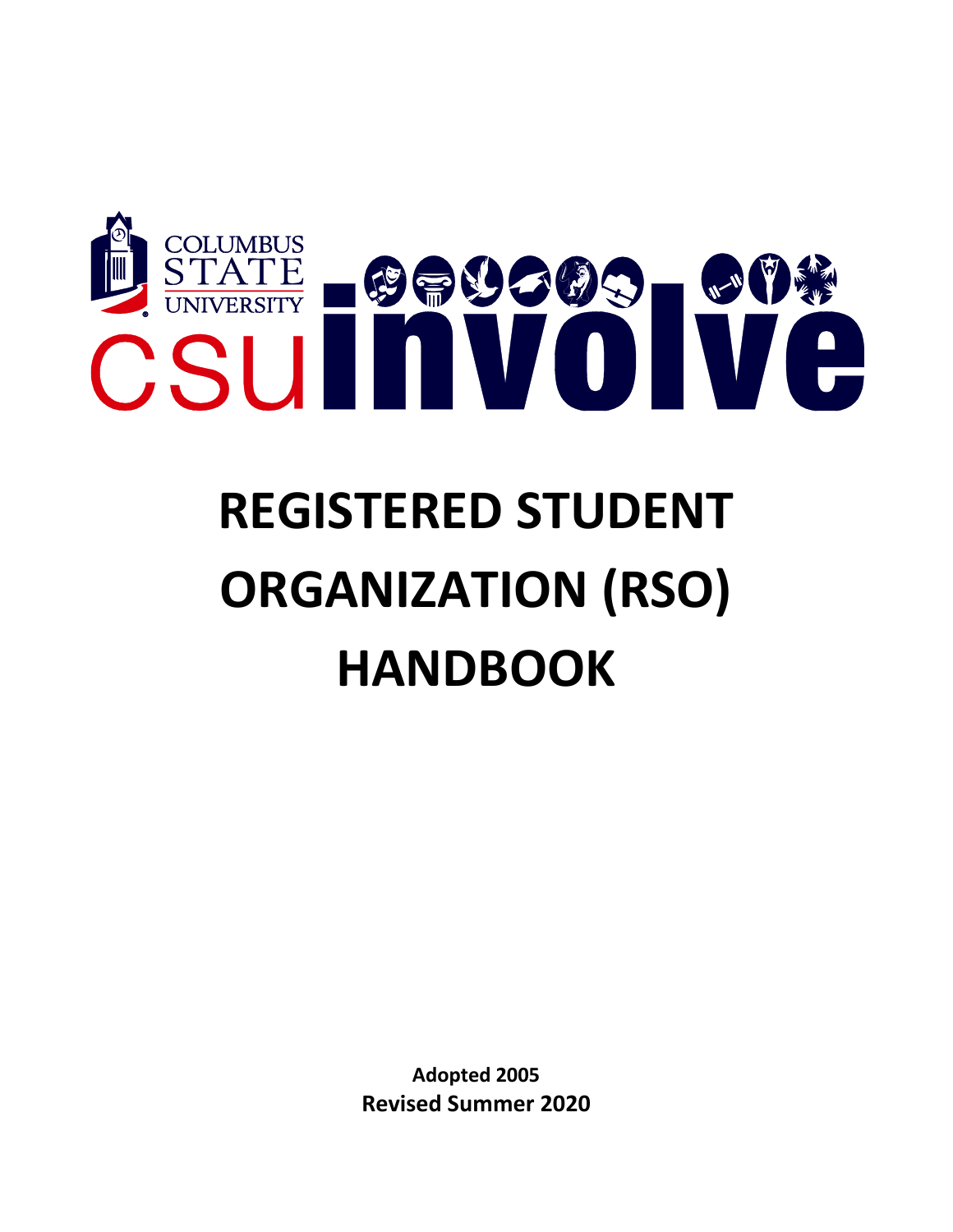# **Table of Contents**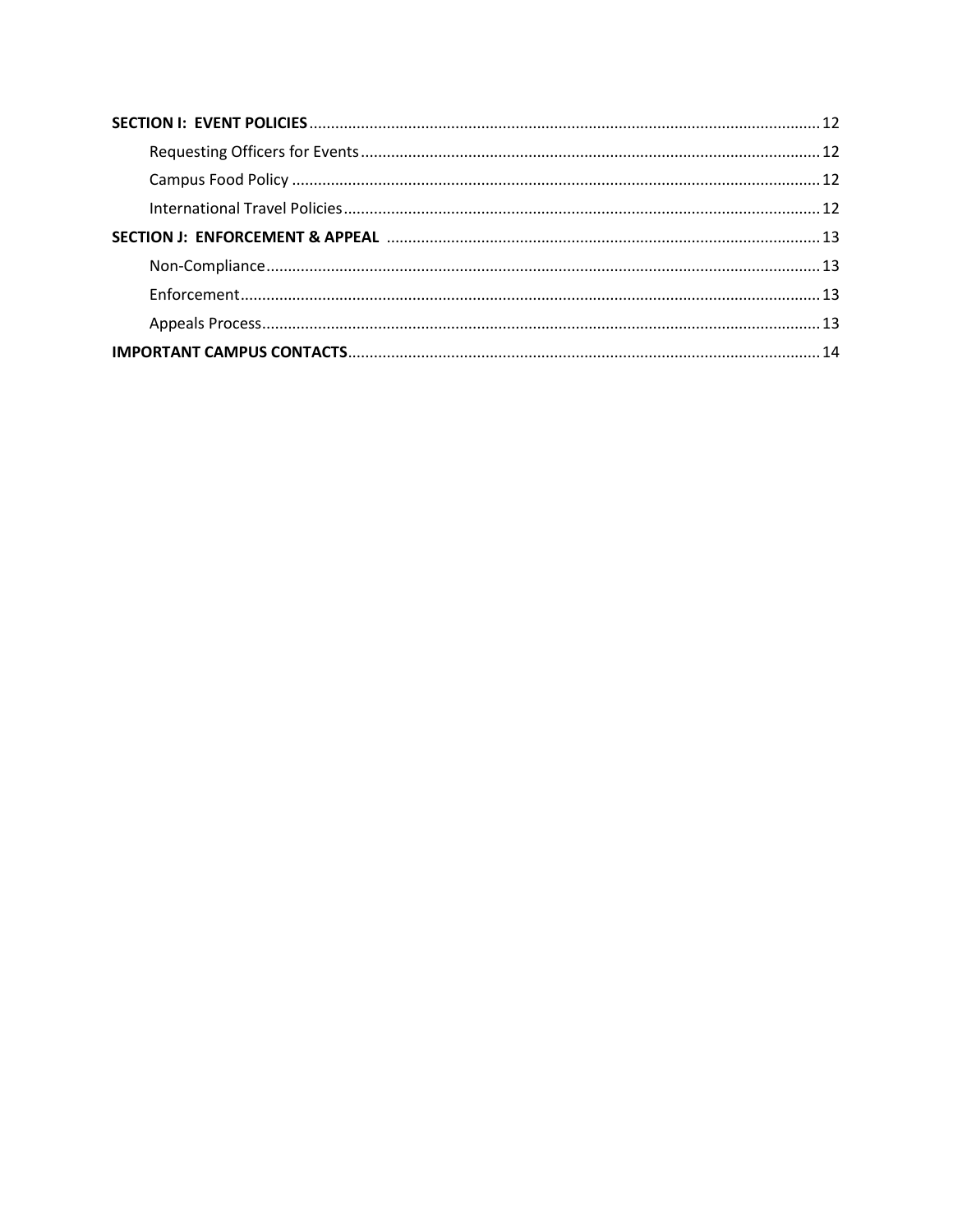## **Columbus State University Student Organization Handbook For Advisors & Student Leaders**

Student organizations at Columbus State University exist to support the overall objectives of the University. Operating on the basis of voluntary participation and self-governance, student organizations are an integral part of the University community and as such are obligated to contribute to the scholastic attainment and general development of the individual student. Student organizations offer the individual an opportunity to broaden his/her environment. Skills and experience obtained through membership in student organizations serve as a valuable supplement to the formal curriculum. Recognition of a group or organization grants to that group the right to use University facilities and to identify them with the University.

## <span id="page-3-0"></span>**SECTION A: GENERAL INFORMATION**

## <span id="page-3-1"></span>**Privileges of Being an Active Organization**

Student Organizations are an integral part of the campus community and provide out of classroom experience and involvement opportunities to enhance and enrich CSU. Organizations provide an opportunity to become connected, gain leadership skills, meet and interact with new people, and to have fun. As a result, registered student organizations have the following privileges and opportunities:

- Use of University facilities and equipment.
- Ability to apply for Special Services Funds with the Student Government Association. Organizations must be an active member of SGA forum.
- Inclusion on the Student Organization portal (csuinvolve.columbusstate.edu) along with free webspace and publicity opportunities.
- Inclusion in the Student Handbook, Student Life publications, and CSU Catalog.
- Opportunity to establish a University business email for the organization.
- Participate in Homecoming and other campus-wide events.
- Take part in training and leadership opportunities provided by the Office of Student Life and Development.
- Access and use of the RSO Resource Center. The resource center is available for use by individual members and organizations. In addition, office supplies will be provided on a limited basis and leadership/event resources will be available to checkout. (see Section F)

### <span id="page-3-2"></span>**Organizational Requirements & Responsibilities**

In order to maintain active status, organizations must abide by the following:

- Attend the Fall and Spring semester kickoff meeting for all RSO leaders. One representative from each organization's leadership must be present.
- Attend required organization meetings and trainings. This includes but is not limited to (1) CSUinvolve/AstraScheduler training each Fall and (1) T.R.A.C.K. leadership training provided each semester.
- Maintain updated information through CSUinvolve (inclusive of officer and advisor transitions).
- Sustain a minimum of five (5) members in the organization. Membership is available only to enrolled CSU students.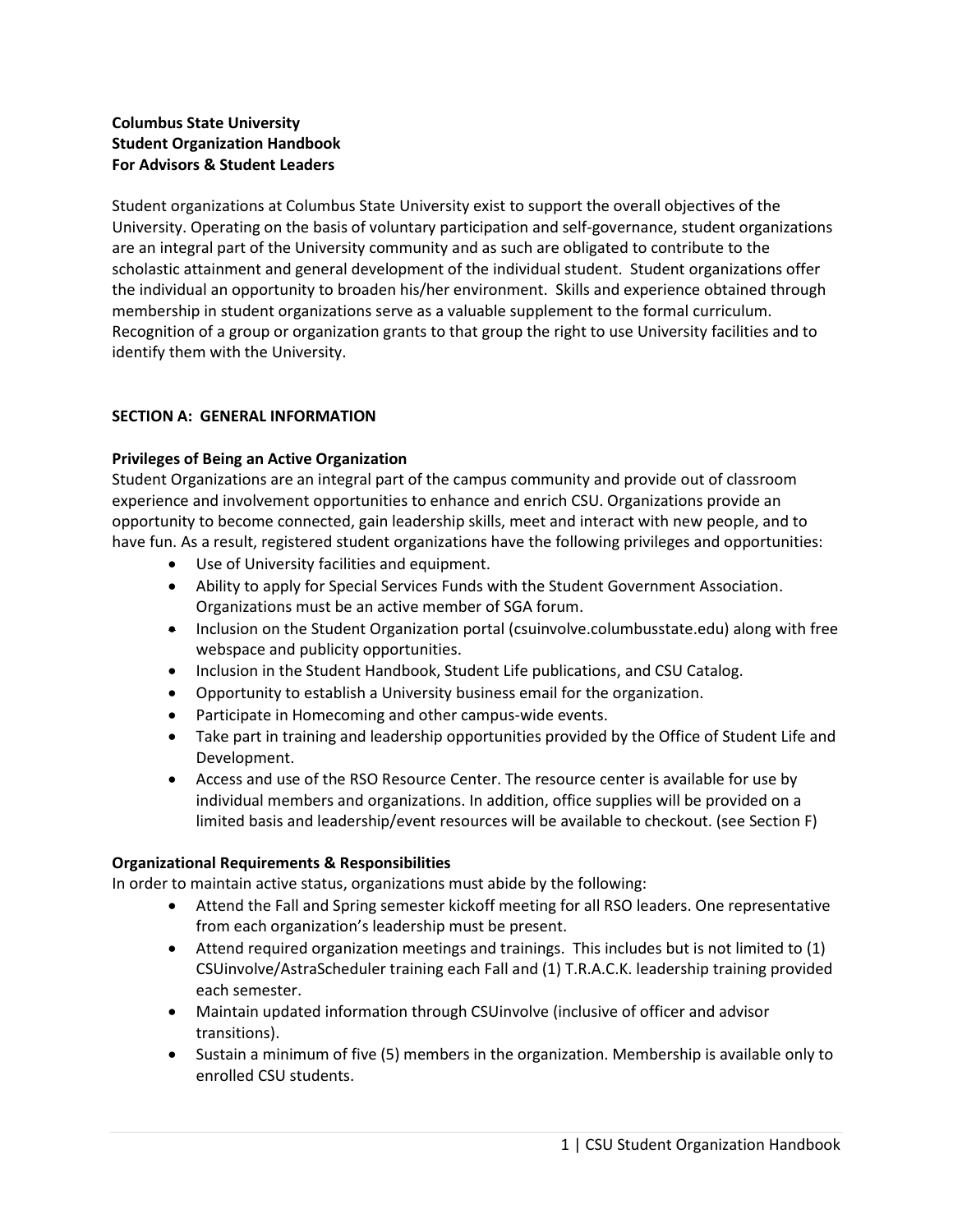- Register all organization events through CSUinvolve (refer to Section E) with one (1) event registered per semester at minimum. Host a minimum of one (1) event in collaboration with another RSO per academic school year.
- Maintain a current copy of the organization's constitution and/or bylaws on CSUinvolve.
- Complete organization renewal on an annual basis (see Organization Renewal).
- Have a current faculty or staff member serving as the On-Campus Advisor and attend any required annual meetings.
- All organizations must adhere to all local, state, and federal laws and regulations. In addition, all organizations are expected to adhere to the rules and regulations set forth within the CSU Student Handbook and any other University designated guidelines.

## **Greek Organizations on Campus:**

The Office of Fraternity & Sorority Life directly oversees and advises all social greek-affiliated organizations. All organizations must also meet the requirements of RSO status. As a result, all Social greek letter organizations must meet the following qualifications in order to be part of the Office of Fraternity & Sorority Life

- All Social Greek Letter Organizations must be a member of a one of the three Greek governing councils at Columbus State University nationally or internationally affiliated council (IFC, NPHC, CPH, MGC)
- The nationally or internationally recognized organization must have been active for a minimum of three years
- Additional requirements for maintaining charters for social fraternities or sororities may be set by the Greek Governing Council and/or The Office of Fraternity and Sorority Life.

**Accessibility and Non-Discrimination**: CSU is committed to an environment which embraces diversity and encourages all student organizations to foster an inclusive atmosphere. All organizations will abide by the University Equal Opportunity Policy (See CSU Student Handbook).

## **Notice of Non-Discrimination under Title IX**

## **of the Education Amendments of 1972, 20 U.S.C. 1681 et seq.**

Title IX prohibits discrimination on the basis of sex in education programs or activities operated by recipients of Federal financial assistance. As recipients of federal assistance, Columbus State University is required to comply with Title IX. As such, the institution does not discriminate on the basis of sex in the education programs and activities it operates including admission and employment. Prohibited sex discrimination includes sexual harassment and sexual violence such as sexual assault, stalking, and domestic and dating violence. See [here](https://sa.columbusstate.edu/docs/Notice_NonDiscrimination_5.27.20.pdf) for the complete policy and campus coordinator contact information.

**Freedom of Expression Policy:** Columbus State University supports and respects rights embodied in the First Amendment, including the right of freedom of speech, freedom of expression, the free exercise of religion, and the right to peaceably assemble. In accordance with Board of Regents Policy 6.5 Freedom of Expression, CSU agrees that these rights are of the utmost importance and must be protected. CSU also recognizes its responsibility to provide a secure learning environment that allows individuals enrolled at or employed by the University ("members of the CSU community"), as well as non-CSU community members, to express their views in ways that do not disrupt the operation of the University. This policy presumes that students are generally free to engage in freedom of expression activities in those outdoor areas of campus that are common and accessible to all students (such as park-like areas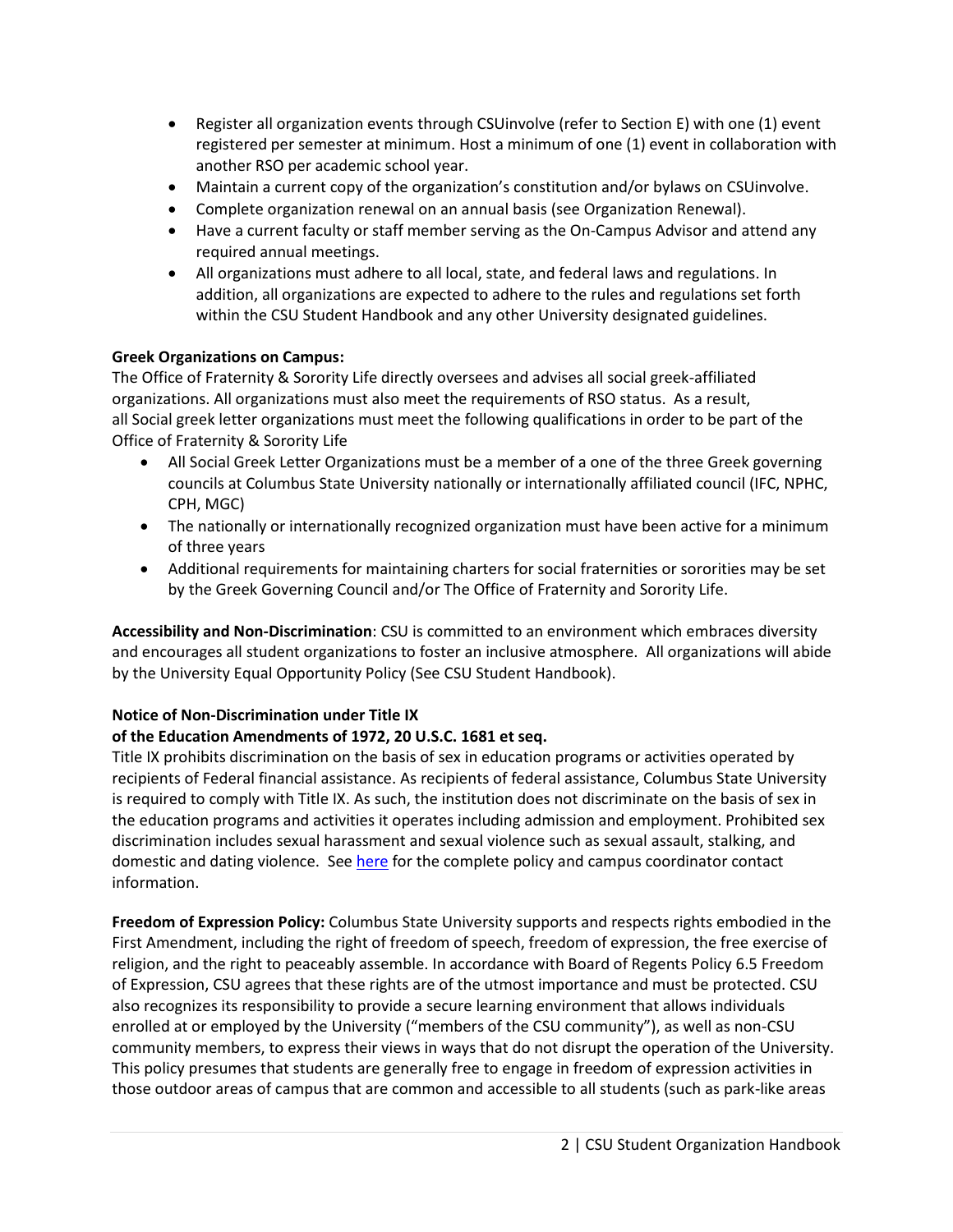and sidewalks) so long as such expression does not disrupt the functioning of the University or classroom instruction. For the complete University Freedom of Expression Policy and information on how to reserve space visit the Office of Legal Affairs, Ethics, and Compliance. <https://generalcounsel.columbusstate.edu/index.php>

**Hazing and Sexual Misconduct:** All student organizations will adhere to the stated definition and abide by policy and procedures set forth by the CSU Student Handbook.

**Drug & Alcohol Policy:** See CSU Student Handbook.

## **Use of CSU Name & Logo:**

**Organization Title:** Student organizations can use the institution name in the title, but cannot start the name of the organization with it. For example, you cannot be the Columbus State University Chess Club, but you can be the Chess Club at Columbus State University or the Chess Club of Columbus State University.

**Logo:** Please note the guidelines provided by University Relations in regards to the use of the CSU logo. Guidelines and proper use requirements can be viewed on the [University Relations website.](http://ur.columbusstate.edu/logos/)

## **Eligibility for Membership and Officer Status:**

- All members and officers of a student organization must be currently enrolled students of Columbus State University.
- Organizations will not elect officers who are on academic or disciplinary probation. As stated elsewhere in these regulations, organizations at CSU exist to support and extend stated objectives of the University, one of which concerns scholastic attainment.
- No student on academic probation shall be pledged, initiated or permitted to join any recognized student organization.
- No student on academic probation shall be permitted to represent CSU in any intercollegiate or extracurricular activity or to hold office in any recognized student organization.
- It is strongly recommended that a student possess and maintain a cumulative 2.0 grade point average to be eligible to serve as an officer of a student organization.

**Non-CSU Sponsorship:** Sponsorship of an organization is permitted from a non-CSU entity. However, this sponsorship is limited to contributing to the mission and objectives of a registered organization.

- Non-CSU entities are not permitted to promote their own agenda or solicit students for the purpose of profit or promotion of their mission or objectives.
- Non-CSU entities serving in an advisor or sponsor capacity are not permitted to attend any activity fair, Visitation Day, Welcome Back Picnic, or any event sponsored by the registered organization or other Columbus State University entities in the capacity of solicitation or promotion of their agenda or mission.
- Non-CSU advisors are permitted to attend the above-mentioned functions but are limited to the advising role.
- Organizations are prohibited from giving access to individuals not enrolled at Columbus State University or individuals not belonging to their organization from participating in the above mentioned events, or giving said individuals access to facilities or University resources, events, etc.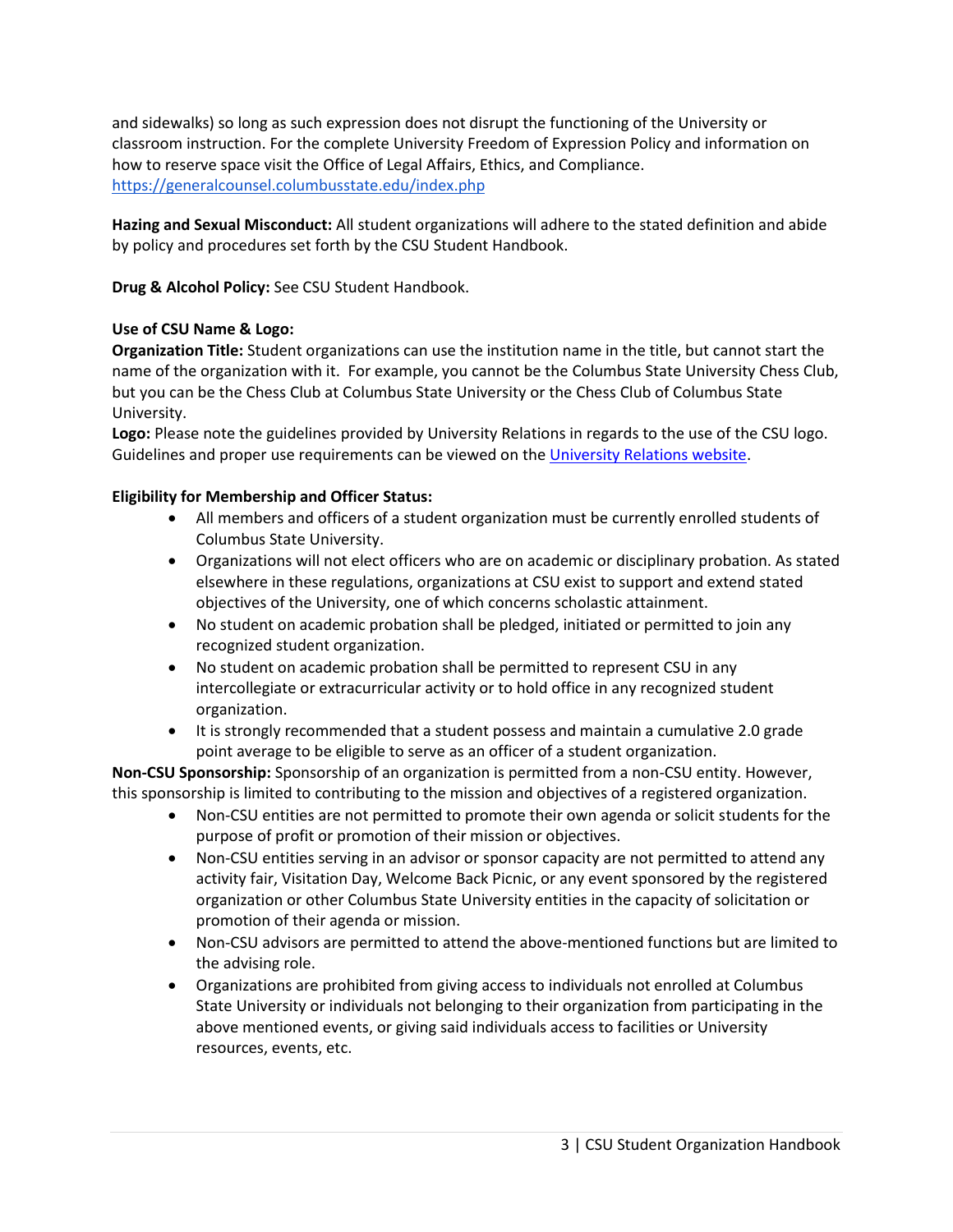## **Organization Yearly Renewal Procedure**

At the beginning of each academic year, all organizations must renew and update their organization information through CSUinvolve. This renewal will serve to confirm the active status of the organization, provide officer and advisor information and confirm the adherence to the Student Organization Handbook. Questions about this policy should be directed to the RSO Advisor located in Davidson 271.

Failure to complete the Organization Renewal Form by the appropriate deadline may result in loss of status and all privileges associated with said status. Renewal must be completed online through CSUinvolve.

## <span id="page-6-0"></span>**SECTION B: ON-CAMPUS ADVISOR**

### <span id="page-6-1"></span>**Selection/Qualifications of an on-campus advisor**

Every student organization must have an on-campus advisor.

- Advisors must be a current employee of Columbus State University.
- Student Organizations select the faculty or staff member that they wish to serve as an advisor.
- This advisor must be approved through the Office of Student Life and Development.
- The advisor must agree to serve in that capacity.
- The voluntary association between the advisor and the organization should continue as long as both parties believe the relationship is productive and mutually satisfactory. Serving as an advisor is a voluntary assignment. An individual should not accept the invitation to serve in this important role unless he or she is prepared to fulfill the expectations as identified below.
	- $\circ$  At any time an organization does not have an advisor, it is the responsibility of the organization's officer to inform the Office of Student Life and Development. The organization will then be given a grace period of three (3) weeks to designate a new advisor.
	- o Organizations will utilize the RSO Advisor of Student Life and Development as a temporary advisor.
	- $\circ$  Failure to secure an advisor in the given timeframe may result in loss of active status.
- Non-CSU advisors are not recognized as the official University advisor. The Office of Student Life and Development supports an organization's decision to have a non-CSU advisor, but in regard to all policies, procedures, paperwork, and serving in an official capacity; the CSU oncampus advisor is the primary contact with the Office of Student Life and Development.

### <span id="page-6-2"></span>**Roles/Responsibilities of Advisors**

The following is a list of roles and responsibilities of a Columbus State University organization advisor:

- Sign all official University paperwork required by the Office of Student Life & Development
- Be able to complete Equests on behalf of the organization for event logistical, custodial or technical needs
- Be sure organizations comply with CSU and Board of Regents policy and the organization's constitution (organizations should supply a copy to the advisor)
- Meet with the officers of the organization often and regularly
- Attend as many organizational meetings/events/activities as possible
- Assist in reviewing and ensuring officers meet all academic requirements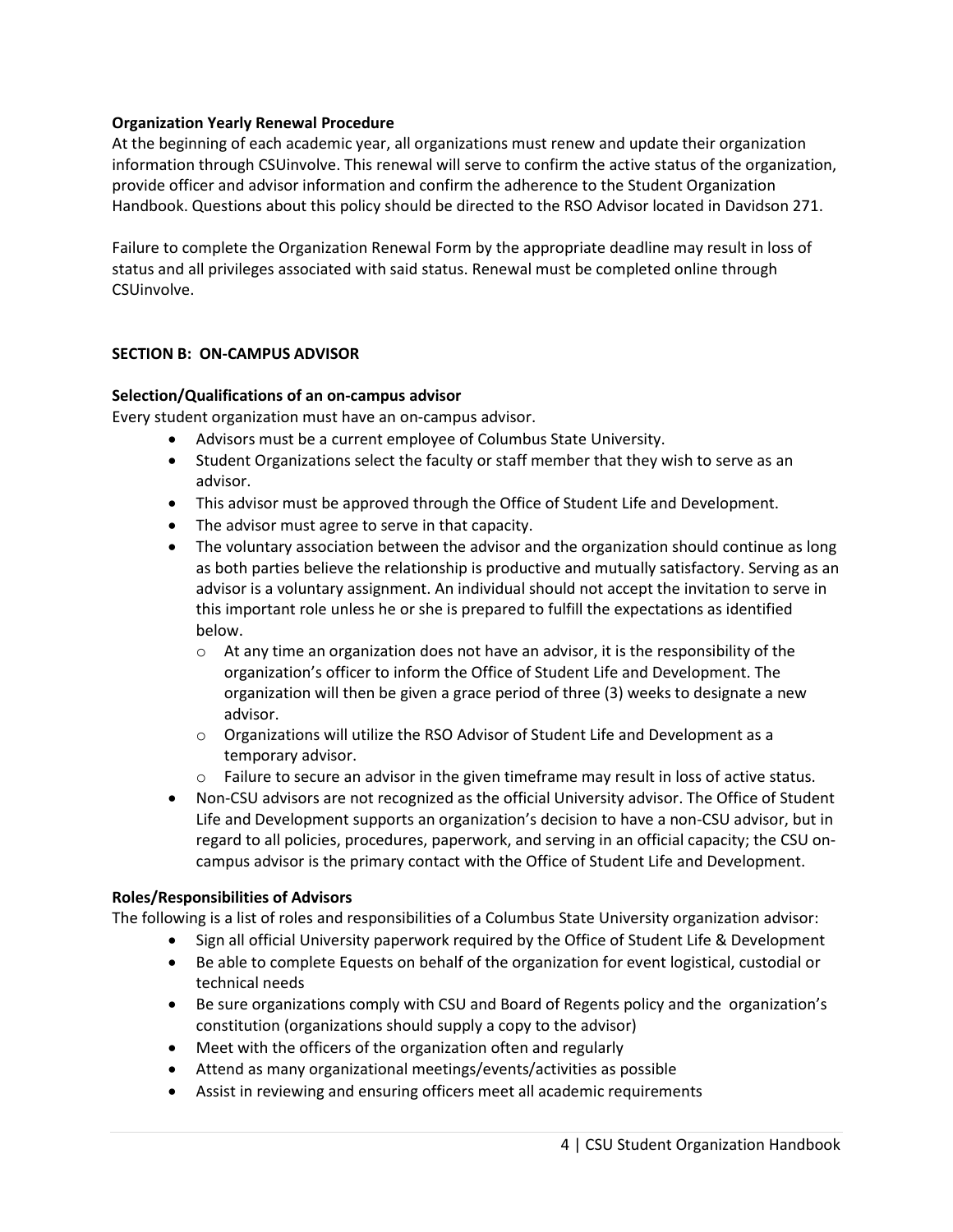- Know what the organization is doing and what decisions they have made
- Be available to answer questions
- Know the organization's financial status and assist in keeping track of it
- Keep the organization informed of opportunities on campus and when they need to take action
- Play a significant role in leadership development

**Correspondence**: The Office of Student Life and Development will send the advisor a copy of most information sent to the organization via email (distribution list is generated from CSUinvolve roster information). It is vital that the advisor knows what is happening with the organization.

## **Tips For A Successful Advisor**

Clear expectations and commitment for all Be an advocate and resource for members Provide campus rules and procedural knowledge Ask questions, be involved and visible Allow the group to succeed Allow the group to fail, within reason

Know your limits & the groups' limits Be visible and available for members to access Be consistent with your actions Teach leadership Be aware of organization activities and meetings Assist in planning and goal setting

## <span id="page-7-0"></span>**SECTION C: REACTIVATING OR FORMING A NEW ORGANIZATION**

In this section, you will find information regarding the reactivation of a Registered Student Organization (RSO) and the formation of a new RSO.

## **Register a NEW Student Organization**

 **Or**

**Reactivate a Previously Registered Student Organization**

### **If you are an organization that has been active in the PAST:**

- Meet with the Office of Student Life and Development to obtain copies of any past constitutions or paperwork relevant to the organization.
- Review the [RSO Handbook](http://students.columbusstate.edu/student-orgs/index.php) for policies and procedures related to organizations.
- Once complete continue to Step 2.

## **If you are a forming a new organization continue below:**

### **Step 1:**

Notify the Office of Student Life and Development of your intent to form an organization. Please include the proposed title, purpose and organization type (Academic & Professional, Faith Based, Greek Life, Honor Society, Performing Arts, Special Interest).

Contact: Melissa Dempsey, [dempsey\\_melissa1@columbusstate.edu](mailto:dempsey_melissa1@columbusstate.edu)

Note: During this period of formation organizations will be allowed to schedule a maximum of two (2) interest meetings on-campus facilities.

## **Step 2: Advisor**

Secure the commitment of a CSU faculty or staff member to serve as the advisor of this RSO.

- See the [RSO Handbook](http://students.columbusstate.edu/student-orgs/index.php) for tips on the role of the advisor.
- **Note:** An organization may have more than one advisor; however, at least one must be an on campus faculty or staff member.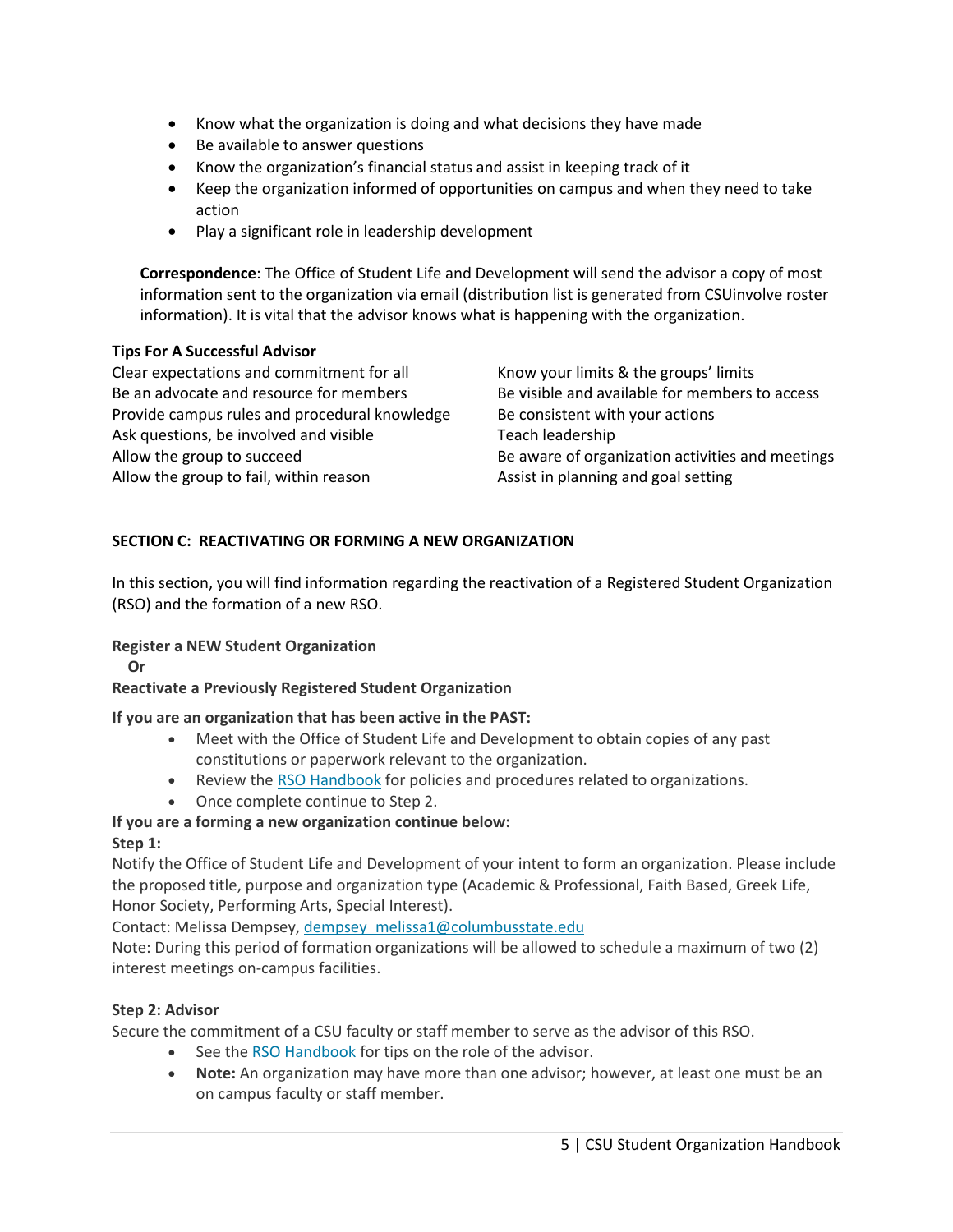## **Step 3: Gather Paperwork**

Below is a list of all components needed to complete the online process:

- Create a constitution for the organization. See the [forms page](http://students.columbusstate.edu/new-organization.php) for assistance.
- Scanned copy of [Petitioner Signature Form.](http://students.columbusstate.edu/new-organization.php) Must include at least five (5) signatures of current CSU students who are interested in joining the organization.
- Secure commitment and gather contact information for on-campus advisor.

## **Step 4: Register with Student Life & Development**

- Once the above steps are completed the primary contact will complete the RSO Registration through [CSUinvolve.](https://columbusstate.collegiatelink.net/) (Training may be setup through the Office of Student Life and Development, User Guides may be found on the Student Organization website)
	- $\circ$  The online application will be reviewed by the appropriate administrator. The primary contact will be notified of approval.
- RSO's are required to register at the beginning of each academic year. This registration confirms the active status of the RSO.
	- $\circ$  Failure to renew will result in the organization's loss of all aforementioned rights and privileges to include:
		- Removal from the RSO website, CSUinvolve
		- Removal from the CSU Student Handbook
		- Removal from the RSO distribution list (used to send announcements and opportunities)
		- Loss of active status which will result in loss of facilities and posting privileges.

## **Step 5: Register with Student Government Association (SGA)**

• Following RSO approval, SGA will contact the organization to discuss becoming a part of SGA. The SGA point of contact for organizations will be the SGA Speaker of the Representatives, [sgasr@columbusstate.edu.](mailto:sgasr@columbusstate.edu) Benefits of joining SGA are:

- o Each organization will have a representative serve as a liaison
- <span id="page-8-0"></span>o Opportunity to apply for organization funding
- o Serve as a voice for your organization for CSU

### **Organization Website**

All registered student organizations will have an organization page within CSUinvolve. This page will be created upon registration and maintained by the organization's leadership. Organizations must designate a primary contact for their CSUinvolve page.

### **SECTION D: ORGANIZATION ACCESS FOR FINANCIAL ACCOUNTS**

### **Organization Use of Custodial Accounts**

A custodial account is funds held by Columbus State University on behalf of organizations and groups affiliated with Columbus State University.

### **Qualifications:**

To qualify for an account, a group or organization has to be affiliated with the University and have a faculty and staff member as an advisor. (Examples include Greek organizations, honor societies, Columbus State University chapters of service organizations, etc.)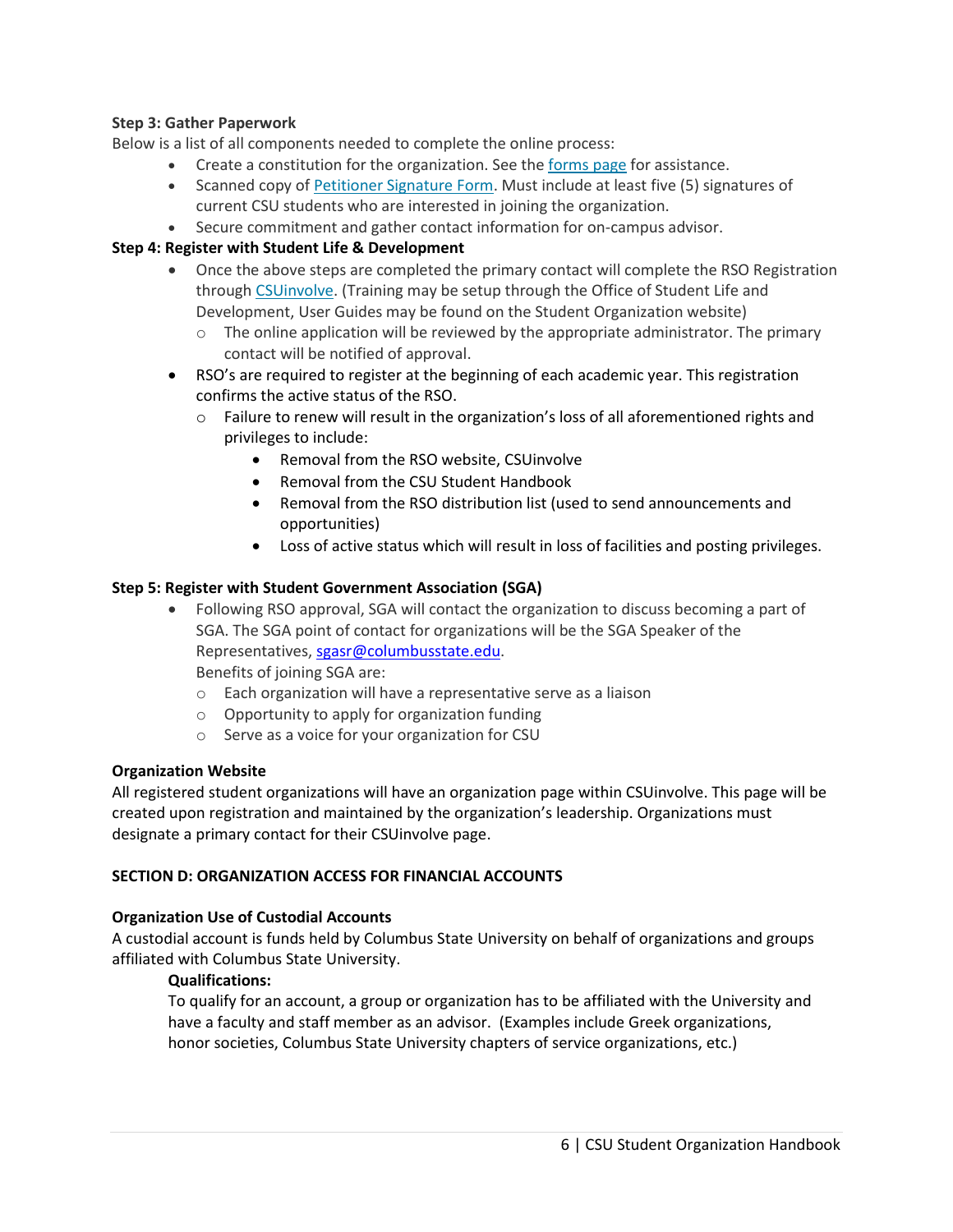## **Benefits:**

A custodial account is beneficial for organizations that do not have a tax identification number. Banks will not open an account without a Tax ID or social security number.

## **Account Procedure & Regulation**

Custodial accounts allow an organization to deposit funds with the University and obtain funds for organization related expenses. Funds can be spent by the following methods:

1. Petty cash - A maximum of \$100 may be obtained prior to incurring an expense or for reimbursement of expenses with a paid receipt.

2. Paper check - Paper checks can be used to pay invoices or reimburse expenses over the \$100 limit for petty cash.

Custodial accounts are typically used by organizations to purchase shirts, food and drinks for meetings, items required for fundraising (ingredients for bake sales, etc.), and other expenses that benefit the organization as a whole. Items that may not be purchased with agency funds include gift cards, alcohol, and other items that do not benefit the organization.

**Access for Account Balance:** Account balances may be requested through the Accounting office. **Tax Exempt Status:** Agency accounts are not tax exempt. Sales tax may be reimbursed with agency funds.

## **Campus Organization Financial Oversight**

Oversight is provided by the faculty/staff advisor who must approve all expenditures, the Office of Business and Finance, who will create the account and verify funds, is available to cover expenses. The Purchasing Department will provide final approval for the expense.

## **Organization Recommendations for Finances**

Funds should be used for expenses that are reasonable to support a group or organization. Organizations should have a treasurer who is responsible for tracking and reporting the account balance. Officers should obtain a copy of and become familiar with the deposit (cash receipt report), petty cash, and receipt book procedures from the Bursar Office online at [http://bursar.columbusstate.edu/nonStudent.php.](http://bursar.columbusstate.edu/nonStudent.php)

## **SECTION E: EVENT REGISTRATION**

It is mandatory that all organization events be registered through CSUinvolve five (5) business days prior to each event. All submissions will be reviewed by Student Life and Development and subsequently approved or denied. If an event is denied for any reason the organization will be notified. Note that reoccurring organization meetings do not have to be registered; however, organizations are encouraged to advertise and post all events and/or meetings through CSUinvolve.

- **Movie Copyright:** Events including films or movies will be subject to copyright laws and must comply with all regulations. Assistance in regard to policies can be provided by the Office of Student Life and Development.
- **Events with Alcohol:** Events including alcohol will be subject to additional paperwork and restrictions. All required paperwork will be noted within the Event Registration Form on CSUinvolve and must be submitted seven (7) days prior to the designated event.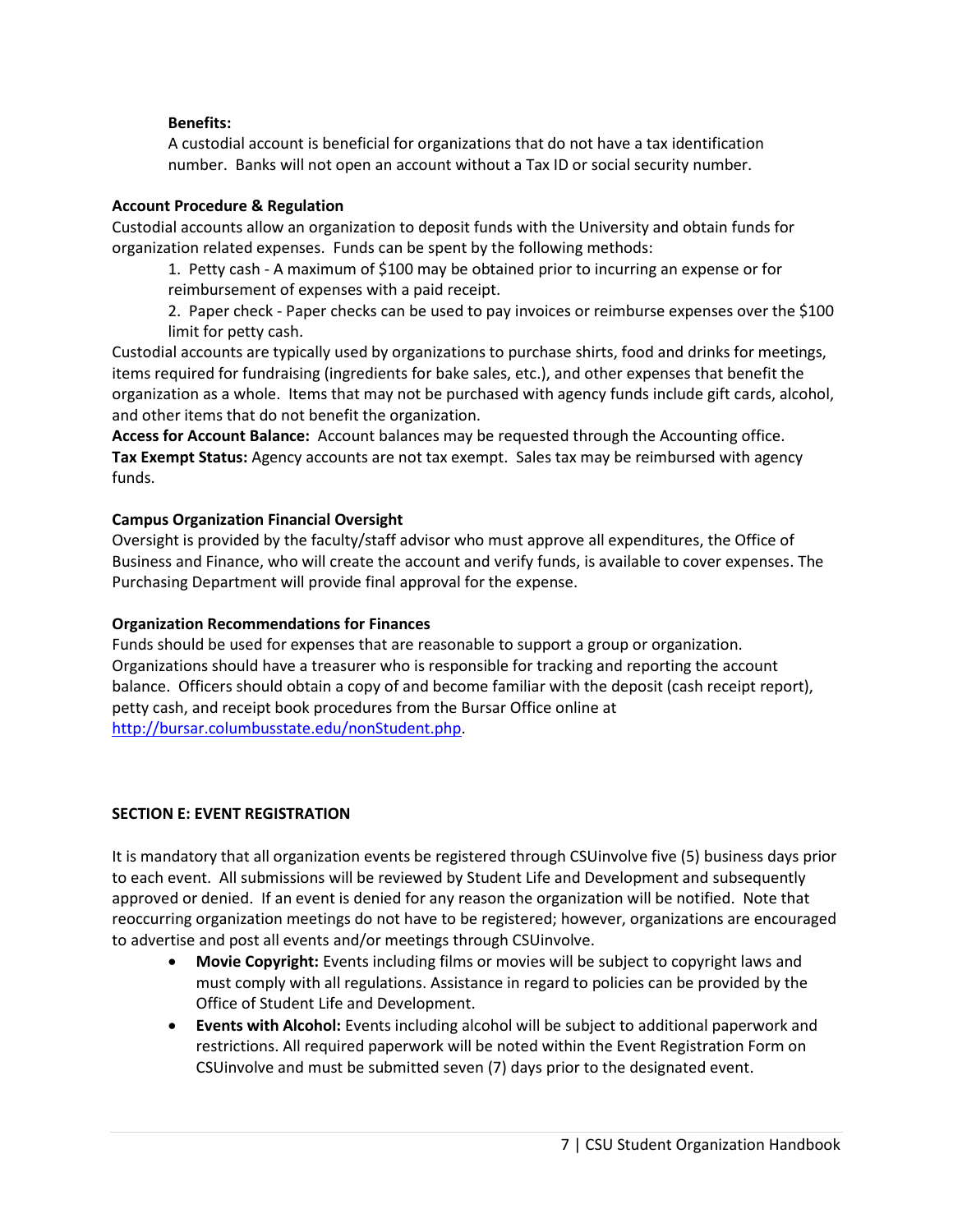• Fraternity and Sorority affiliated events will follow any and all guidelines set forth from the Office of Greek Life.

## <span id="page-10-0"></span>**Definition(s) of Social Event on CSU Property**

While attending any campus function or organizational event, all CSU students are responsible for the actions of their guests and should, therefore, be mindful of all behavioral expectations. Organizations are responsible for those in attendance of their events and will be held accountable for violations of campus policies.

## **Meetings**

- Meetings for campus organizations are open to CSU student members only unless the organization itself invites or accepts the presence of an outside party such as a guest speaker, campus administrator, etc.
- Meeting space should be reserved following the reservation guidelines for each facility. See Organization Facility Usage Section.

## **Productions**

- Productions are events in which large attendance is a probability.
- These events often attract large crowds and therefore, security and planning are vital.
- The host organization is responsible for facilities and equipment used for the events and should use sound judgment regarding crowd involvement and enforce any policies regarding University property.

## **NPHC New Member Presentations**

- New member presentations are long standing traditions for National Pan-Hellenic Council organizations. Such events often attract large crowds and therefore, security for presentations is mandatory.
- While members from like organizations at other institutions often attend these events, the sponsoring organization is responsible for those in attendance of their events and will be held accountable for violations of campus policies.

## **Events Involving Alcohol**

• Organizations that host an event involving alcohol in a CSU facility are required to follow all facility guidelines, officer requirements, etc. In addition, organizations must receive prior approval through CSUinvolve and complete all required forms.

### **Off-Campus Parties**

- A party is an off campus social event hosted by a student organization whereby alcohol may be available.
- Such events require that student organizations assume total liability as the University does not govern or sanction these activities.
- The University strongly advises that organizations hosting parties assume best practices in risk management processes such as identification of underage attendees, designated drivers, presence of police officers, etc.
- The University further suggests that any contracts signed by organizations hosting such events are reviewed carefully to insure complete understanding of liability and expectations.

### **How to Determine an Organization Event**

The following is a means of looking at a function and determining if it could be considered an organization sponsored event. If you answer yes to any of these questions then it qualifies as an organization event.

• Would an observer associate the event or facility with the organization?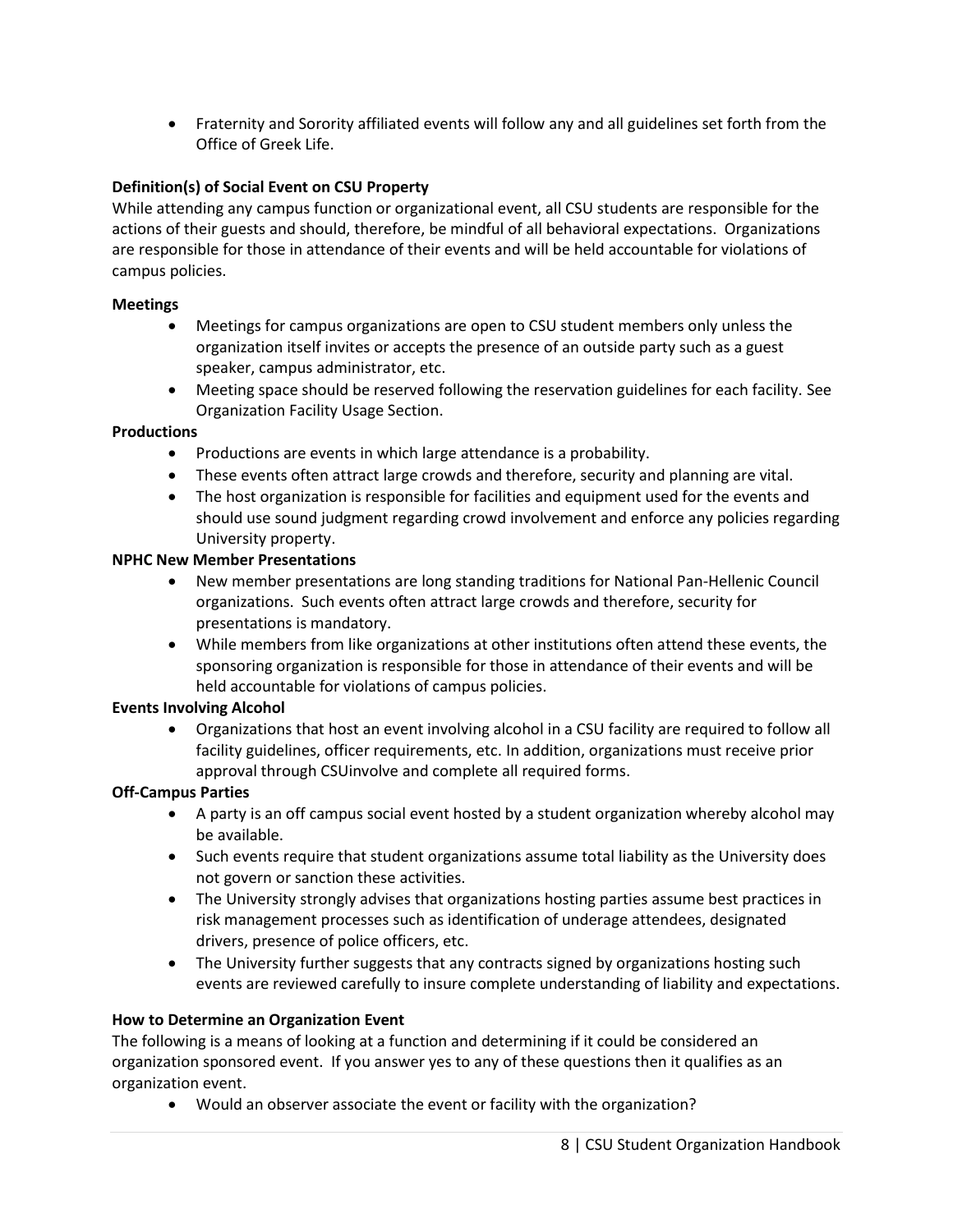- Will the event involve expenditure of organization funds?
- Was the event publicized as being associated with the organization?
- Does the organization assume responsibility for the event?
- Does any publicity or information include the organization information?
- Have members of the organization actively or passively endorsed the event?
- Was the facility reservation placed under the name of the organization?

## **SECTION F: RSO RESOURCE CENTER**

The RSO Resource Center is located in Davidson Student Center 279. This center is available for use by all RSOs. Organizations are expected to respect and maintain all office supplies, equipment, checkout items and resources. In addition to designated space and supplies the resource checkout will provide a multitude of resources available for use and checkout by all active student organizations.

**RSO Resource Checkout:** These items must be used for the official capacity of the organization. All organizations must complete and adhere to the Resource Agreement and will be held responsible for lost or damaged items. A full list of resources is available within the Resource Center, Davidson 279.

## **SECTION G: CAMPUS PUBLICITY**

<span id="page-11-0"></span>**Activities Calendar Electronic Publicity:** Online Activities Calendar will automatically be updated through the Cougar Scheduler when rooms are reserved.

**Davidson Lounge TV Advertisement:** To have an event posted on the TV in the Davidson Lounge, the organization can select "yes" when CSUinvolve asks "Would you like this event advertised across campus on our television system?" If yes, the organization must upload the event flyer that includes the name, date, time, and location of the event. The organization will need to provide a .jpg of your event no later than noon (12 pm) on Friday prior to the event. Student Life & Development will be responsible for monitoring the activities publicized to ensure their content is within the mission of the University. Note the requirements below:

- Must be an RSO or faculty/staff member to submit requests and they must be relevant to the CSU student audience in part or in whole.
- Event must be approved on Cougar Scheduler and CSUinvolve first
- Every effort will be made to accommodate requests; however, no guarantees can be made for approval. We reserve the right to upload/remove any submission at any time.
- Submissions may be shortened/reformatted in order to improve quality/space.

**Cougar Connection:** To have an event announcement listed in CSU Cougar Connection, please email the Student Life office by Noon on Fridays to have the announcement go out in the following Monday's Cougar Connection. Email *[connection@columbusstate.edu](mailto:connection@columbusstate.edu)* for event submission and include: brief description of the event, date, time, location and sponsoring organization information. Events must be approved on both Cougar Scheduler and CSUinvolve prior to being advertised in the Cougar Connection.

**Other Posting Guidelines:** For a complete list of posting guidelines and procedures for publicity regarding bulletin boards, banners, light post boxes, etc. please see the CSU Non-Residential Posting Policy located on the [General Council website.](https://generalcounsel.columbusstate.edu/docs/2NON-RESIDENTIAL_POSTING_POLICY2.pdf)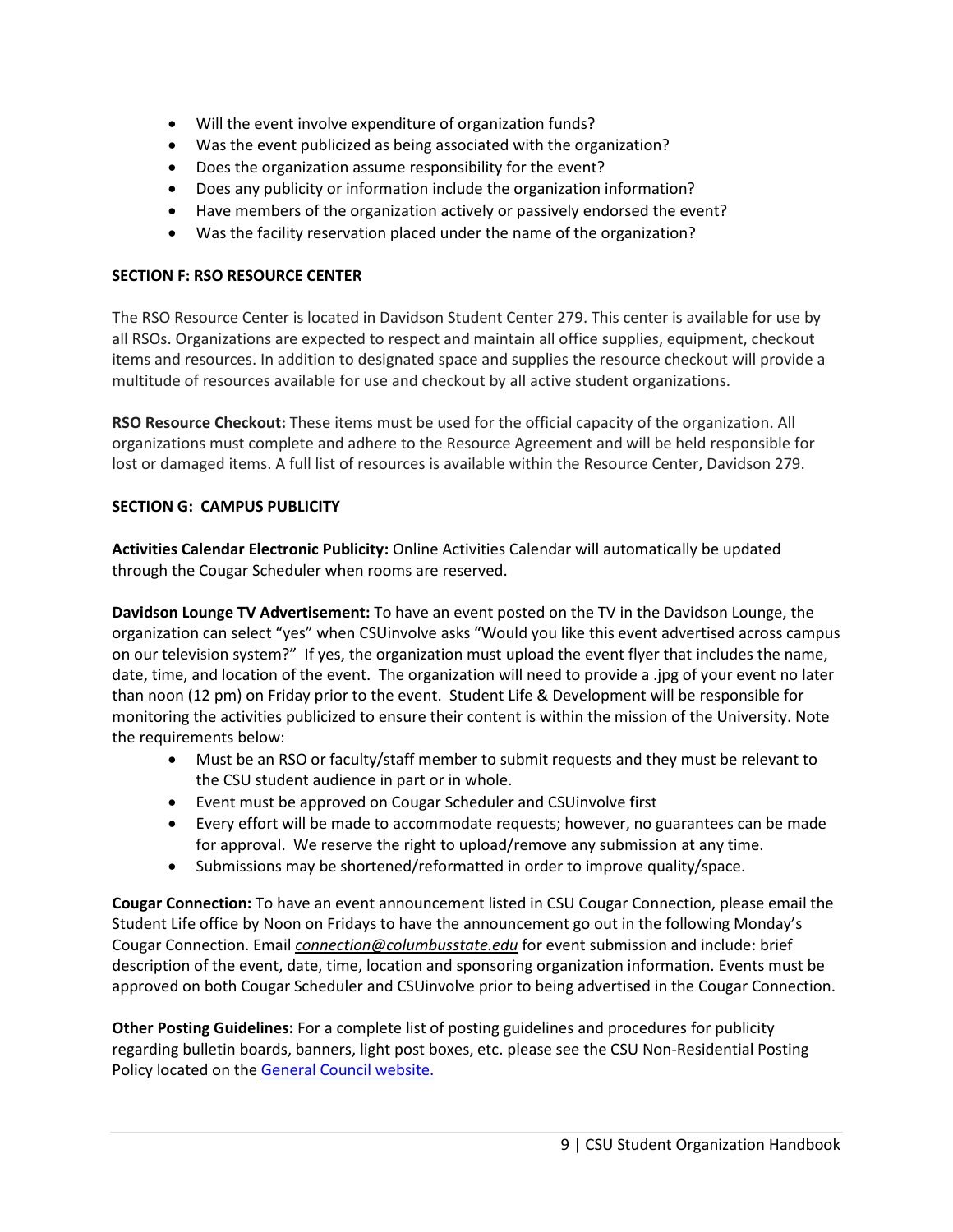Other Advertisement Policies

- All chalking must be done away from the buildings (not under awnings).
- Only chalk and washable paint may be used. NO PERMANENT PAINT.

## **SECTION H: ORGANIZATION FACILITY USAGE**

**Facility Use Policy:** All campus facility reservations must be completed through Cougar Scheduler and should be made a minimum of twelve (12) days prior to the event. Events within the twelve day time frame must be secured through the respective building facility coordinator. Organizations can reserve for the purpose of general meetings, fundraisers, and events. Each facility has its own policies and procedures for reservations and may require different time frames for reserving the facility. Organizations may individually contact University Support Services for additional assistance. https://universitysupportservices.columbusstate.edu/index.php

## **Campus Event and Meeting Space:**

Organizations have the opportunity to reserve many facilities on campus. For the most up to date and accurate list of available spaces please visi[t Cougar Scheduler.](https://www.aaiscloud.com/ColumbusStateU/Default.aspx)

For on-campus event planning resources, reservations and logistics policies and guidelines please visit [University Support Services.](https://universitysupportservices.columbusstate.edu/eventservices.php) In addition, see the latest costs and pricing for the following:

- Personnel Pricing (security, medical, event management, tech, custodial)
- Equipment (linens, tables, media, audio/visual)
- Signs
- Room/Space Rental

### **Reservation Procedure**

- 1) Go to [http://www.cougarscheduler.columbusstate.edu](http://www.cougarscheduler.columbusstate.edu/) and select "Home" > "Homepage" at the top left side of the screen.
- 2) Under the Event request column, select "Student Organizations Event Request" if you wish to reserve an event space. If you wish to reserve an academic classroom, then select "General Classroom Space Request"
- 3) Complete the contact information and location information as indicated.
- 4) Under location information, you are able to schedule a single meeting(s), multiple meetings, or a recurring meeting. When you click "Add meeting" a pop-up window will allow you to input the meeting times and dates. Once you have your meeting times and dates, select "Add Meeting" on the pop-up and it will lock in that information. The pop-up will close and you may request a room.
- 5) Once you click "Request Rooms" another pop-up will show you rooms that are available for your requested time as well as any conflicts. Select your desired room(s) and click "OK".
- 6) Continue down the list. Please note, most of these fields are required, so be patient and as thorough as possible.
- 7) If you would like linen or security, you must include your account number to cover the costs of these services or make arrangements to pay in advance. A detailed list of fees and equipment is on the logistics website. You can also access this list of fees via the links located on the Cougar Scheduler homepage.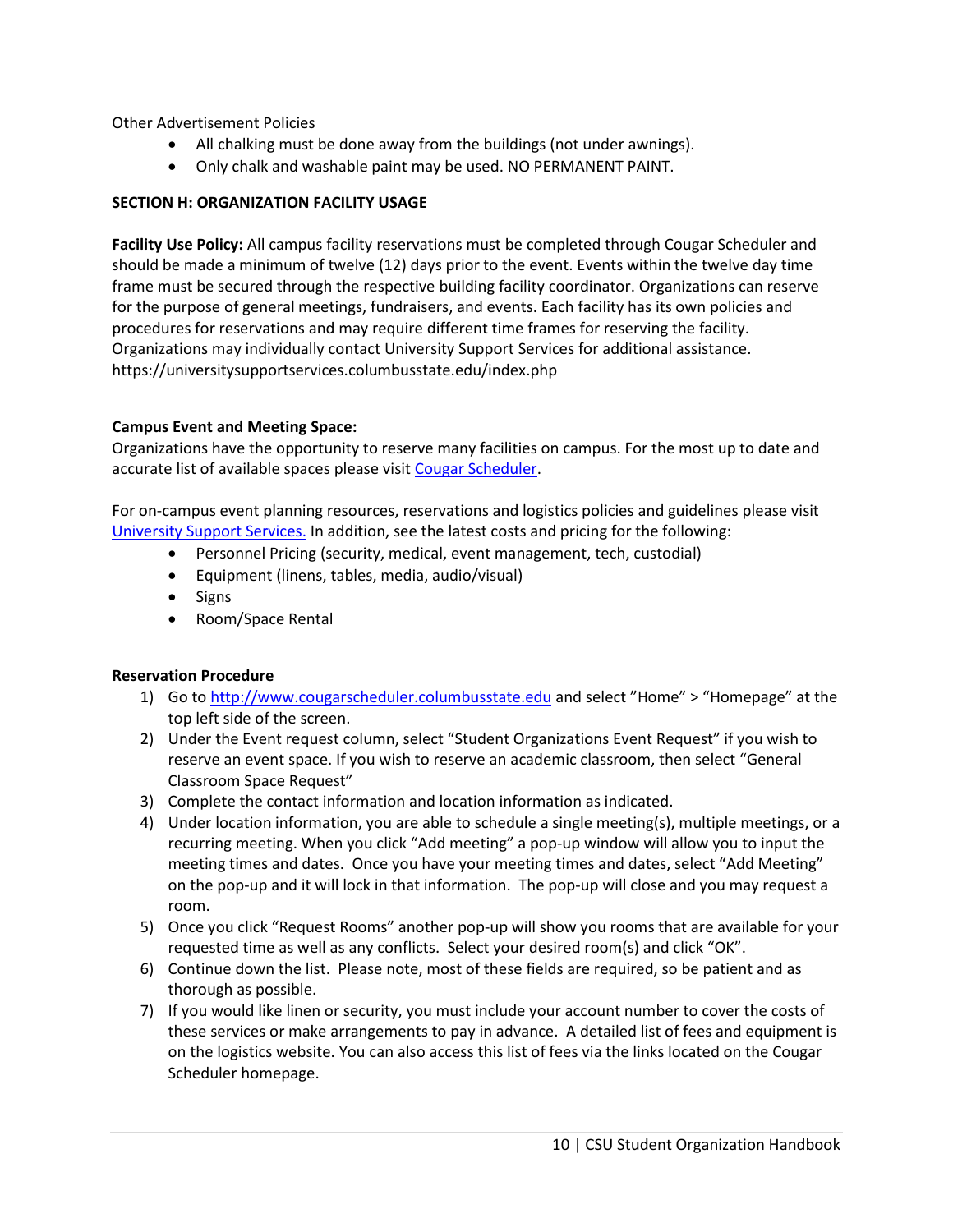- 8) Once you have submitted your space request you will receive an automated e-mail notifying you the submission has been received. IT IS NOT a confirmation of your request.
- 9) Your request will be reviewed and you will receive a CONFIRMATION or a DECLINE email within 48 hours. It is your responsibility to read your e-mails and keep track of your requests.
- 10) All requests should be made at least 12 days prior to the event. Cougar Scheduler will not allow you to request a room within 12 days of your event. In that case, you must contact the facilities coordinator of the building you wish to use.

**Equest Guidelines:** An equest must be submitted 7 days in advance to address any logistical, custodial, or technical needs for an event on campus. The requesting party or the advisor for each group should place their own equest under "Event Services" for any logistical, custodial, or technical needs. In addition, we ask that these requests be submitted after the space has already been approved through cougar scheduler and at least 7 days prior to the event date. It is the sole responsibility of the requesting party to generate an equest for needs. Failure to do so may result in having an event without and service support.

A full listing of services is available on the University Support Services website at <https://universitysupportservices.columbusstate.edu/eventservices.php> For questions, please contact University Support Services, [706-507-8203](tel:706-507-8203)

**Davidson General Use Guidelines:** Davidson Rooms 254, 256, 258, Columbus Room (208), Davidson Auditorium (235), Cougar Lounge (227), Café/Lobby (Davidson 100), and the Patio

- No tape on painted surfaces.
- No candles, glitter or painting in rooms.
- Before hanging anything from the ceiling, please see the Facilities Coordinator.
- Please leave the room clean. If the trashcans are full, place remaining trash on top or around the full trash can. Do not use recycling bins as trashcans.
- Do not move the piano in the Columbus Room.
- If there are computers in a room, please do not move them or unhook them.
- Do not remove the grates covering the lights or remove light bulbs.
- If you are using the Davidson Auditorium, turn off all lights before leaving.
- Do not stand tables on end. This could cause an accident.
- If anything is borrowed, please return it.
- Do not stand or sit on top of tables.
- Cooking is not allowed in the Davidson Building.
- Return room to original setup and turn off projector after all events.

For assistance during business hours please contact Student Life & Development (706-507-8591) or visit Davidson 271. For after-hours assistance Monday-Thursday between 5-11pm please see the Cougar Lounge Student Assistant.

**Davidson Noise Policy:** Members of the University community have a right to work, study, practice and live in an environment free from excessive disruptive noise. Acknowledging our desire to foster a vibrant campus culture, which will necessarily involve some noise associated with campus activities, the following expectations are intended to guide thoughtful planning and decision-making by students and student groups:

**Sound amplification** – whether specifically authorized or informal– may be monitored by University officials, student representative groups or Greek Council representatives.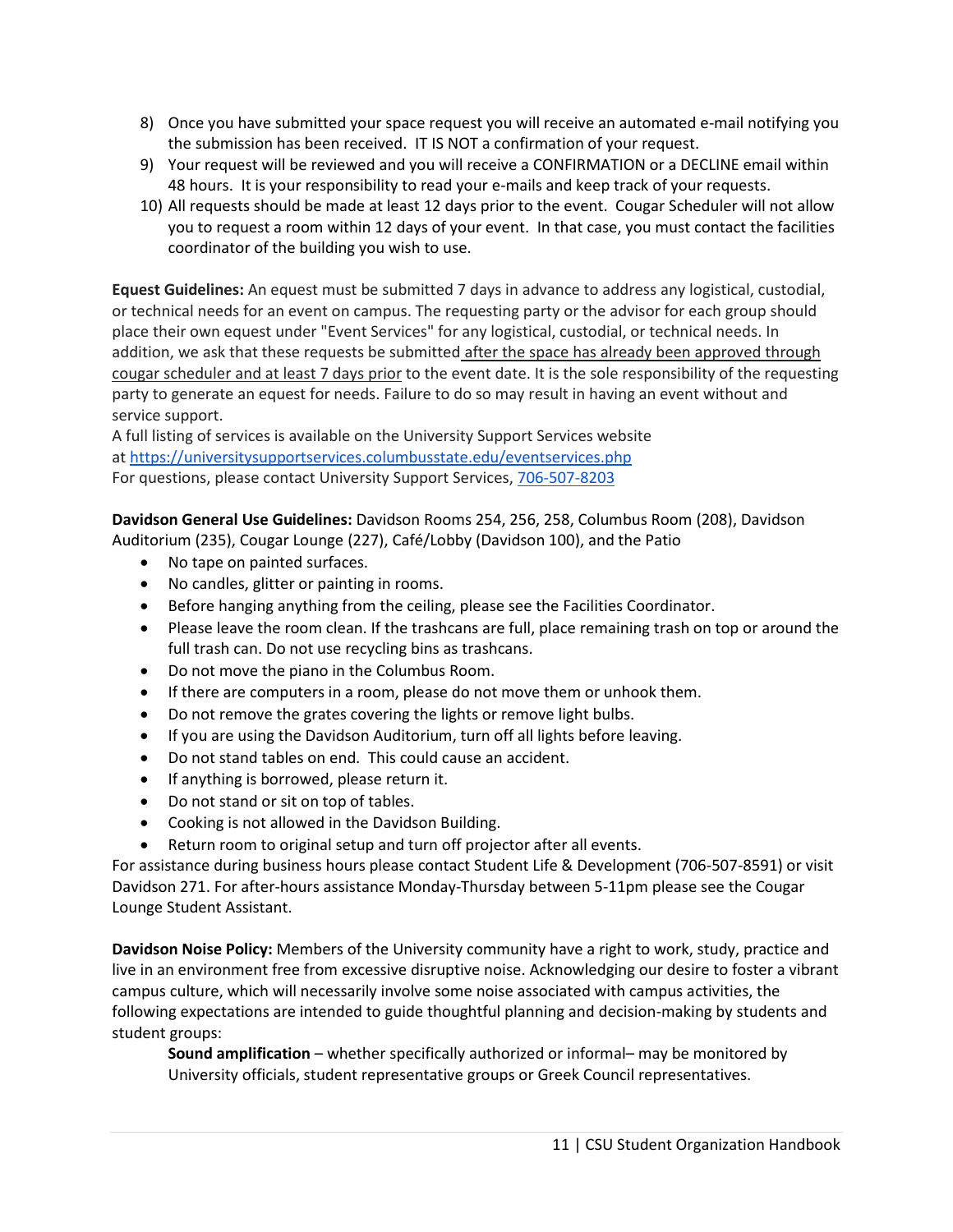Groups using amplified sound in Cougar Lounge during the day should be respectful of the following:

Students taking tests in the Schuster Student Success Center Employees working in offices throughout the two buildings Students studying in the Cougar Lounge

Any time that excessive noise results in a reasonable complaint from individuals within or beyond the facility, the responsible party is expected to reduce the volume immediately. Failure to meet such a request from a University official will be referred for disciplinary review.

Note: Administration reserves the right to request organizations change or remove music deemed to have explicit content. Please use discretion when choosing music and content to be amplified in public space.

## <span id="page-14-0"></span>**SECTION I: EVENT POLICIES**

<span id="page-14-1"></span>**Requesting Officers for Events:** When completing a facilities space request be sure to include all information regarding the need for University Police Officers. The respective facilities coordinator will then put in an event equest to include all security needs. This should be done two weeks prior to event.

It is the responsibility of the Registered Student Organization (RSO) to request security through the facilities coordinator. Please forward all questions regarding security to University Police at 706-568- 2022. Please note that CSU Administration may deem that any event requires security as they see fit.

### **Campus Food Policy:**

Any event held on CSU campus, which is catered, must be serviced by CSU Dining/Aramark. No outside vendor or caterer may setup, serve, or clean up at an event. Exceptions to this policy include instances where all components to catering are donated (must include delivery, setup, service and clean up) or when items are brought or delivered on campus by the organization and the organization takes sole responsibility for all setup, service and cleanup.

### **International Travel Policies:**

## **Organization Travel Within the United States:**

For travel within the United States to be considered university sanctioned or affiliated with a campus department, all CSU travel procedures and policies must be followed. All other travel is not sanctioned by CSU and is, therefore, wholly the responsibility of the individual concerned who assumes all associated risk and liability.

Under no circumstances should CSU financial accounts be used for non-CSU sanctioned travel. Furthermore, all non-CSU sanctioned travel MUST include explicit disclaimers on all communication stating that the travel is not sponsored or approved by CSU.

### **Organization Travel Outside the United States:**

For international travel outside the United States to be considered university sponsored or affiliated with a campus department, that travel must be approved for academic credit through the Center for International Education.

Individual students seeking to participate in an academic program outside the United States may propose an "Independent Study Abroad" experience if they have a CSU faculty member who is willing to approve and supervise the relevant CSU academic credit related to the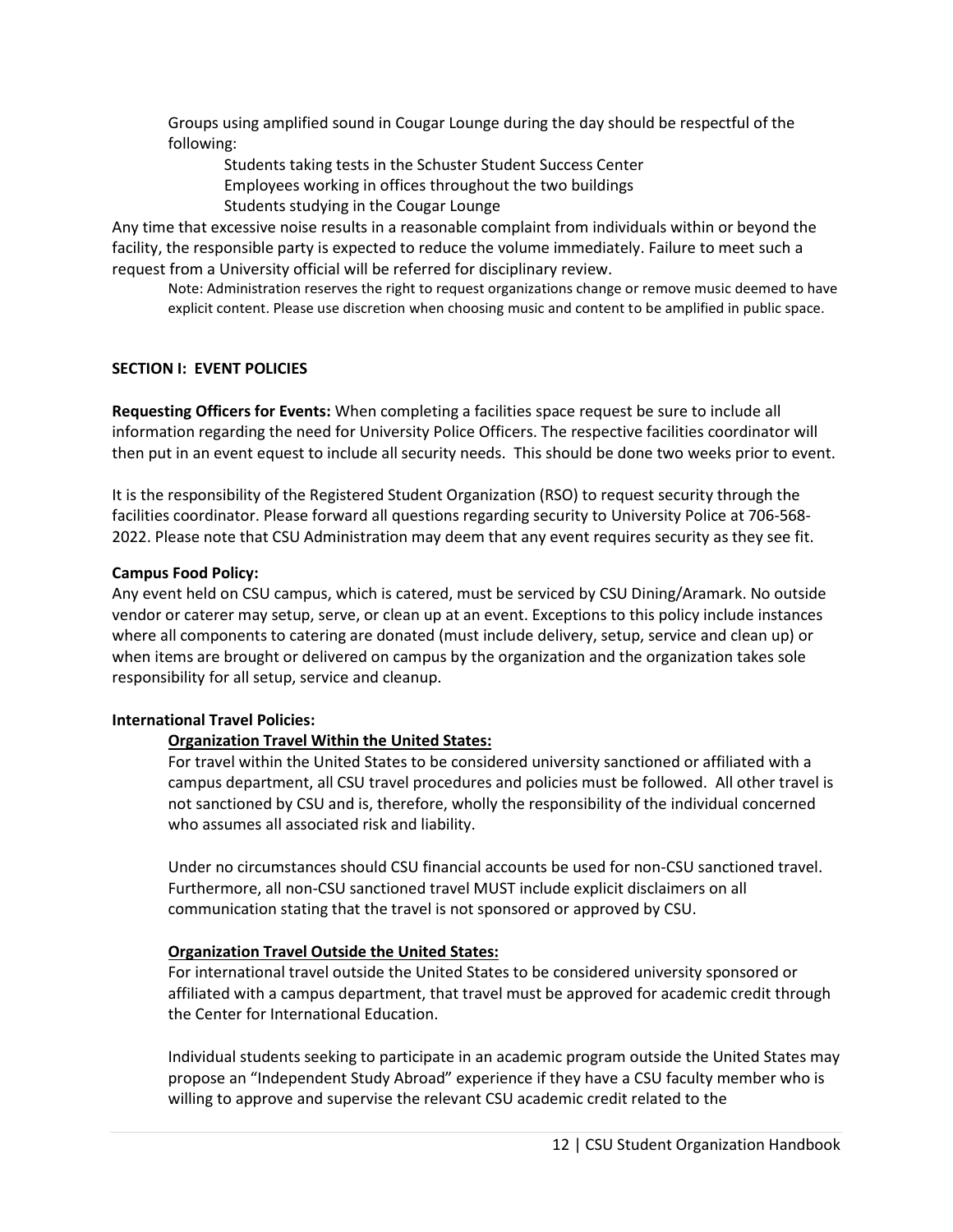experience. The CSU approved course may be any listed in the CSU catalog if the credentialed CSU faculty member approves it.

The Independent Study Abroad proposal form and procedures are available online at the Center for International Education website.

## **SECTION J: ENFORCEMENT & APPEAL**

**Non-Compliance:** Non-compliance with any of the aforementioned policies can result in loss of active status, privileges or result in an organization receiving an assigned penalty. Please review the enforcement and appeal process. Discretion is given to the Office of Student Life and Development when dealing with organization issues.

**Enforcement:** Student organizations, which are found to be in violation with the University policies, may be assessed with, but not limited to the following penalties:

1<sup>st</sup> offense- Written warning issued to the organization in violation of policy as well as the organization's advisor

2<sup>nd</sup> offense- Suspension of facilities usage

3<sup>rd</sup> offense- Judicial Process through the Office of the Dean of Students

## **\*Violations will be assessed on a case by case basis and could involve the following penalties:**

- Oral or written reprimand
- No advertising or hosting of events on campus (social probation)
- Community service
- Referral of the case to the office of the Dean of Students
- Probation of recognized status
- Suspension of recognized status
- Withdrawal of recognized status
- Restriction of all or any privileges
- Restitution of damages
- Financial Sanctions

### **Appeals Process**

If your organization has been found to break any of the rules, the discipline and appeals process is as follows.

- The RSO Advisor will do the initial investigation per the judicial procedure developed by the Dean of Students which is listed in the Student Handbook.
- In some instances, the Dean of Students may be involved in the initial investigation and decision.
- To further appeal decisions, it will then be brought before the Assistant Vice President for Student Affairs.

Note that Greek affiliated organizations will adhere to the appeals process outlined in the Greek Life Standards.